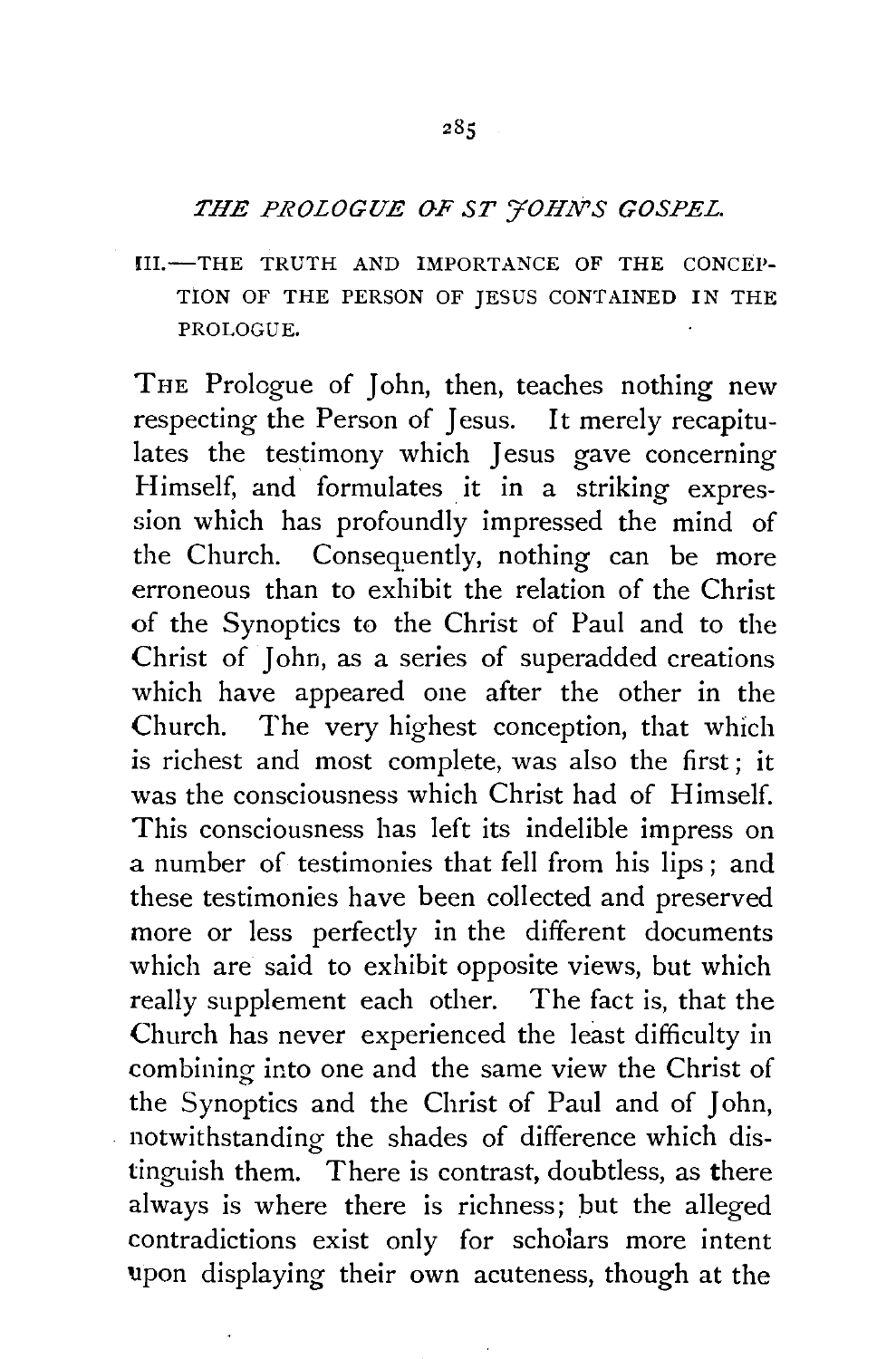expense of the subject of their studies, than upon giving it due prominence by ignoring themselves. Just as with the different pictures which photography produces of the same person, in which the eye of an acquaintance, notwithstanding their diversity, always recognizes his friend, so the different portraitures of the Christ of the Gospel all present to the eye of a simple faith the same fundamental type, and this. type cannot apparently be any other than that which Jesus. bore within Him, and which He has graven with a firm and courageous hand on the hearts of his disciples. We say courageous, because it was this testimony to his divinity which cost Him his life : He died-the Synoptics no less than St. John testify this-as a blasphemer, and because He made Himself not only Messiah,—there would have been no blasphemy in that,--but Son of God in the highest sense of the word; and the sole question, where Jesus Christ is concerned, will henceforth be that which every page of M. Rénan's work makes the real issue : Whether, in declaring Himself God, He affirmed the truth, or was only the first dupe of his own exaggerated enthusiasm and pride ? Whether He is the Word made flesh, as is implied in all his discourses, from the Sermon on the Mount (comp. Matt. vii.  $21-23$ ) to his sacerdotal prayer, or merely, forsooth, a pious fool, whose only distinction from others like him is that his folly has made a greater noise ?

Apart from the general question of the supernatural and miracles, which we cannot discuss here, three principal objections are made to the conception so clearly enunciated in the Prologue, and especially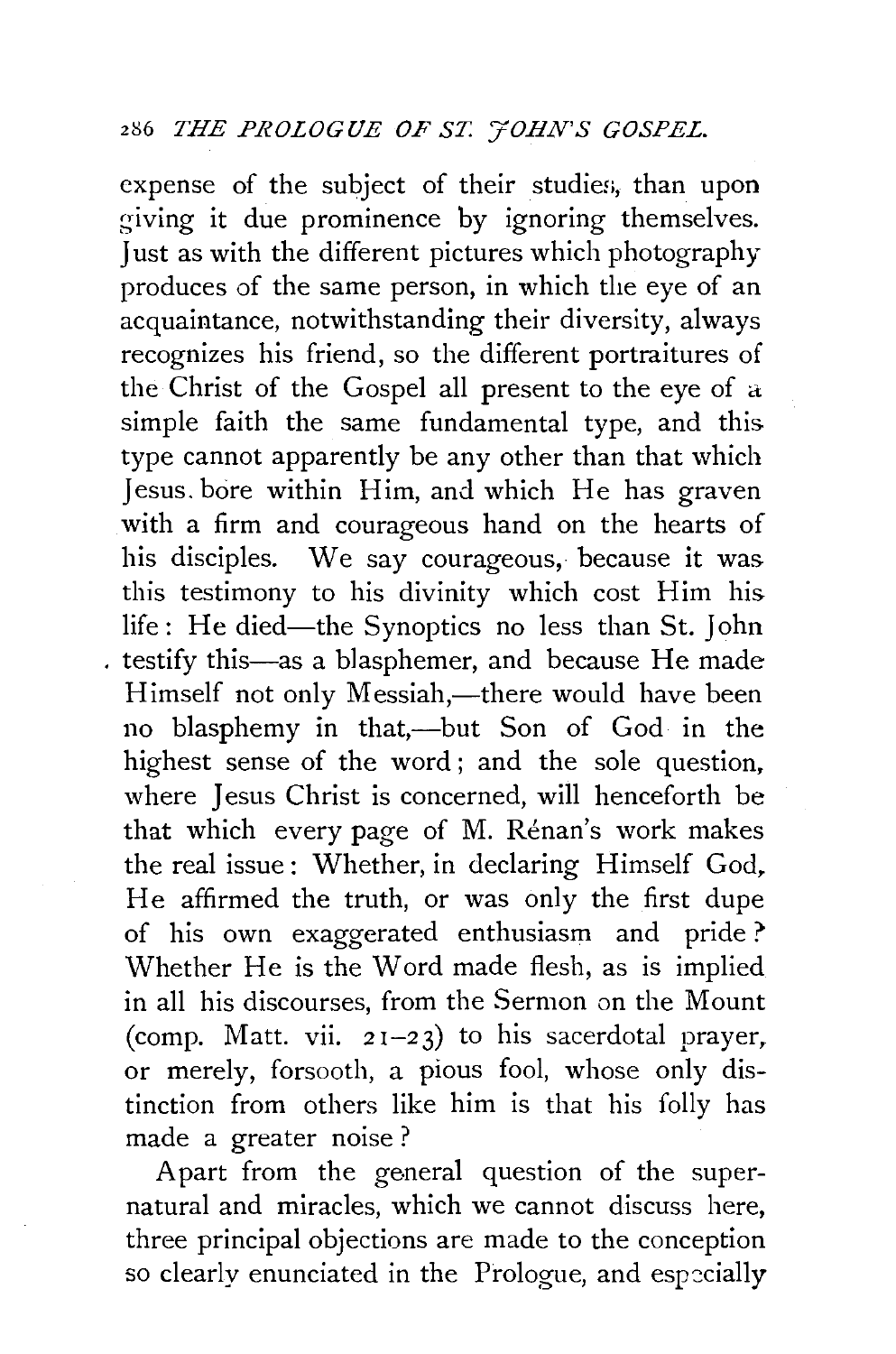to the notion of the pre-existence and eternity ot the Logos.

I. An argument is based on certain alleged inconsistencies in John's views. Thus M. Reuss<sup>1</sup> sees a contradiction between the Prologue, which teaches, he says, the perfect equality of the Father and the Son, in accordance with the confession of ecclesiastical orthodoxy, and those numerous sayings of Jesus, in the Gospel of St. John himself, which contain the idea of the subordination of the Son to the Father. In the doctrine of equality and the words in which it is expressed, he finds evidence of the influence of the schools and of Philo; in the passages which teach the subordination he recognizes the statements which really emanated from Christ's lips. John must have failed to perceive the contradiction between these elements of opposite meaning and diverse origin.

2. Baur<sup>2</sup> lays great stress on the impossibility of reconciling the notion of the incarnation of the Word with the idea of the supernatural birth of Jesus, which is found in the Synoptics. According to the view of the latter, it is by this birth that the subject of the Gospel history begins to exist. From the point of view of the incarnation, on the contrary, this subject was in existence previous to his appearing, and can become nothing which He was not already. "It is absolutely impossible"—this is his conclusion-" to find a place for the birth in the series of facts indicated by the Prologue."

3· Another objection to the fact of the incarnation

<sup>&</sup>quot;Hist de la Théol. Chrét.," t. ii. p. 350, et seq. 2 " Theol. Jahrb.," 1844, t. iii. p. 24, et seq.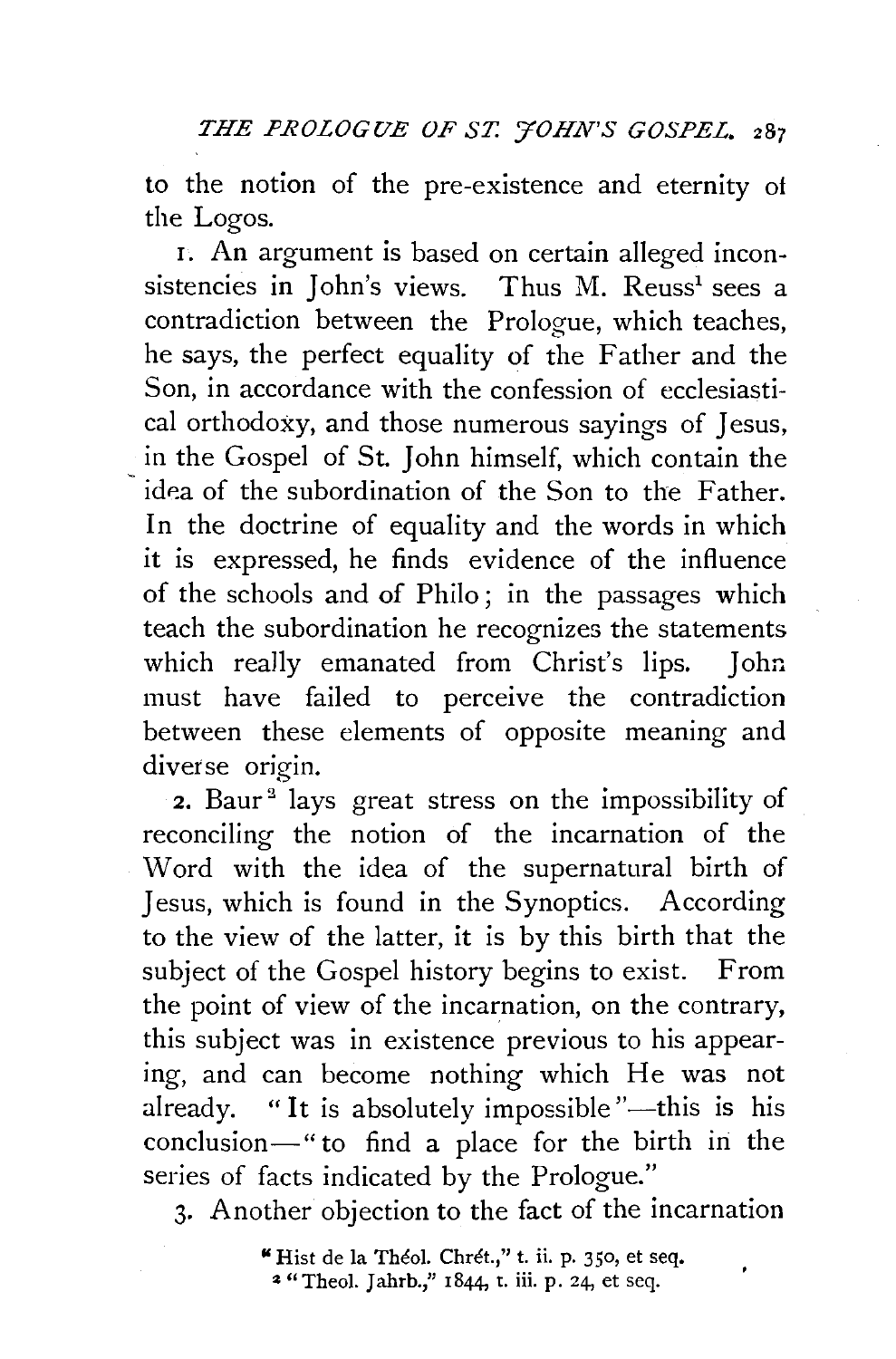is the alleged impossibility of reconciling it with the real humanity of the Saviour. This is the view taken by Lücke,<sup>1</sup> who, while recognizing the perilousness of denying the pre-existence, cannot, nevertheless, make up his mind to admit a fact which would establish a difference of essence between the Saviour and his brethren, and make it impossible to conceive of his being the Son of Man, or his accomplishing the work of redemption. The difficulties of Weizsäcker<sup>2</sup> proceed from the same point of view : Doubtless, the fellowship of the Son with the Father is not simply moral; He does not win his position as Son by his fidelity, it is pre-supposed in all that He did and said; his fidelity only preserves this original relation, it does not create it; it is the unacquired condition of the consciousness which He has of Himself. But, on the other hand, it must be admitted that the higher knowledge which Christ possessed cannot be the -continuation of an anterior knowledge brought from above, otherwise it could not have had that progressive character, limited to the requirements of the moment, which we see in it, and which constitute it a truly human knowledge. And as to the moral task of Jesus, on this condition there would have been nothing human about it; for what room would there be for real moral conflict in the Son if He still retained that complete knowledge of the Divine plan which He had in eternity with the Father?<sup>3</sup> After being at much pains to eliminate the idea of

1 T. i. p. 378.

a" Jahrb. fur deutsche Theol.," t. vii., fourth ed., p. 655-664- 3 *Ibid.,* p. 639.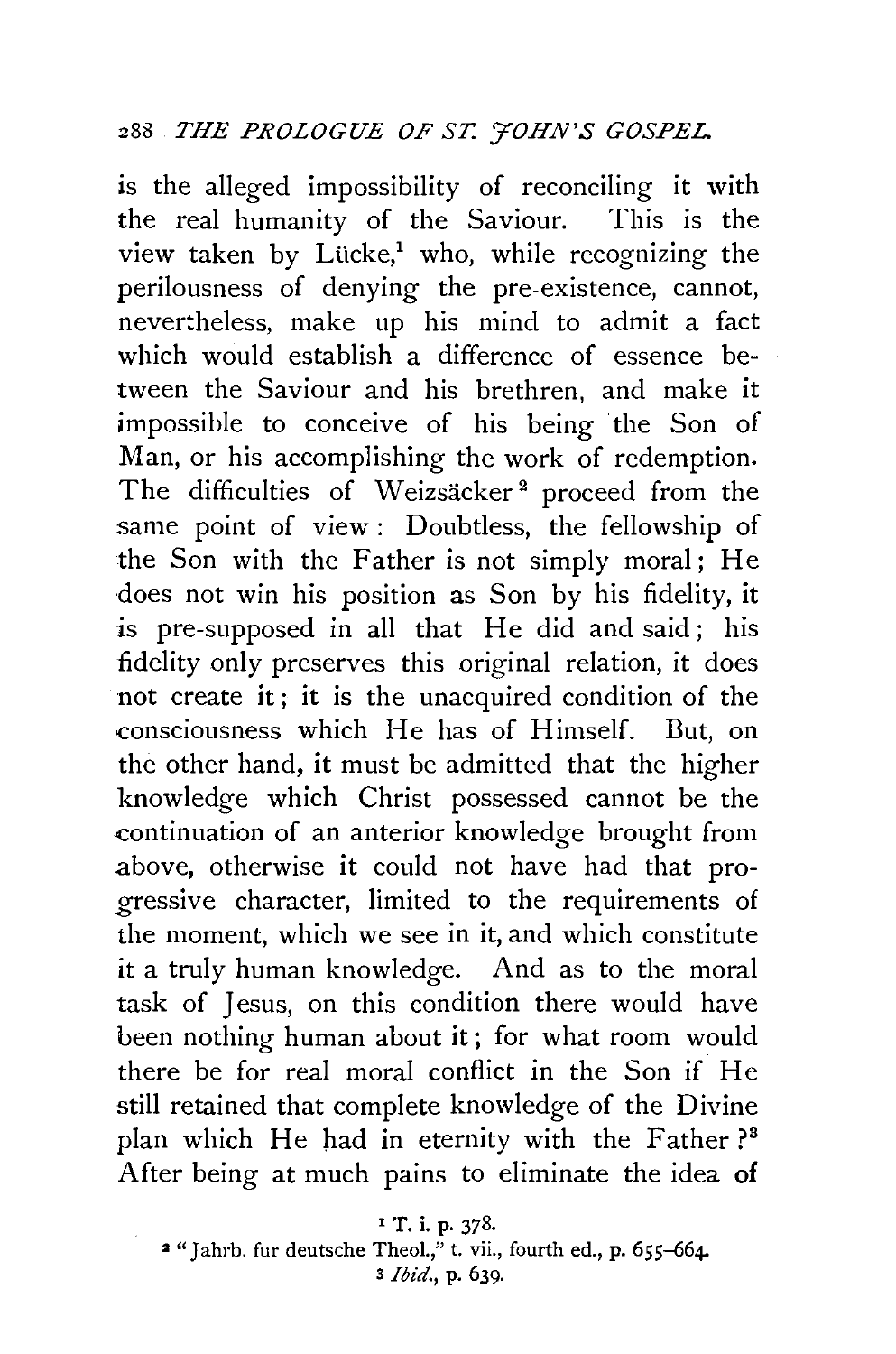pre-existence from the words of Jesus quoted above. Weizsacker nevertheless concludes that in the Fourth Gospel we have two Christs,-one truly human, exhibited in the teaching of Jesus and in the Synoptics, the other pre-existent, the Christ of John. We are thus brought back to the alleged inconsistencies which M. Reuss attributes to the Christology of the Fourth GospeL

To reply to these objections : 1. We believe that the inherent contradiction with which the Gospel of John is charged by M. Reuss is only apparent, and arises from his attributing to the Apostle the so-called orthodox dogma formulated in the Nicene Creed, instead of permitting him to speak for himself. In fact, the Prologue teaches the subordination of the Son to the Father as positively as the rest of the Gospel. We have proved it by exegesis. The expression *was with God,* the reservation of the name of God as a substantive ( $\delta \theta_{\epsilon}$  of the Father, the idea of begetting contained in the word  $\mu o\nu o\nu e\nu n$ ; (combined as it is in verse 14 with the word  $\pi a \tau \eta \rho$ ), the very terms Father and Son and Word, the figure, *in the bosom of the Father*, the Father being set forth as the supreme object of knowledge, whilst the Son is only the organ of it-all these are so many indications which leave no doubt as to the opinion of the Author of the Prologue respecting the subordination, and they establish the most perfect agreement between this portion and the rest of the Gospel.

2. The objection of Baur, drawn from the disagreement of the notion of the incarnation with that of the miraculous birth, like the preceding objection of M. Reuss, proceeds from his not having Lept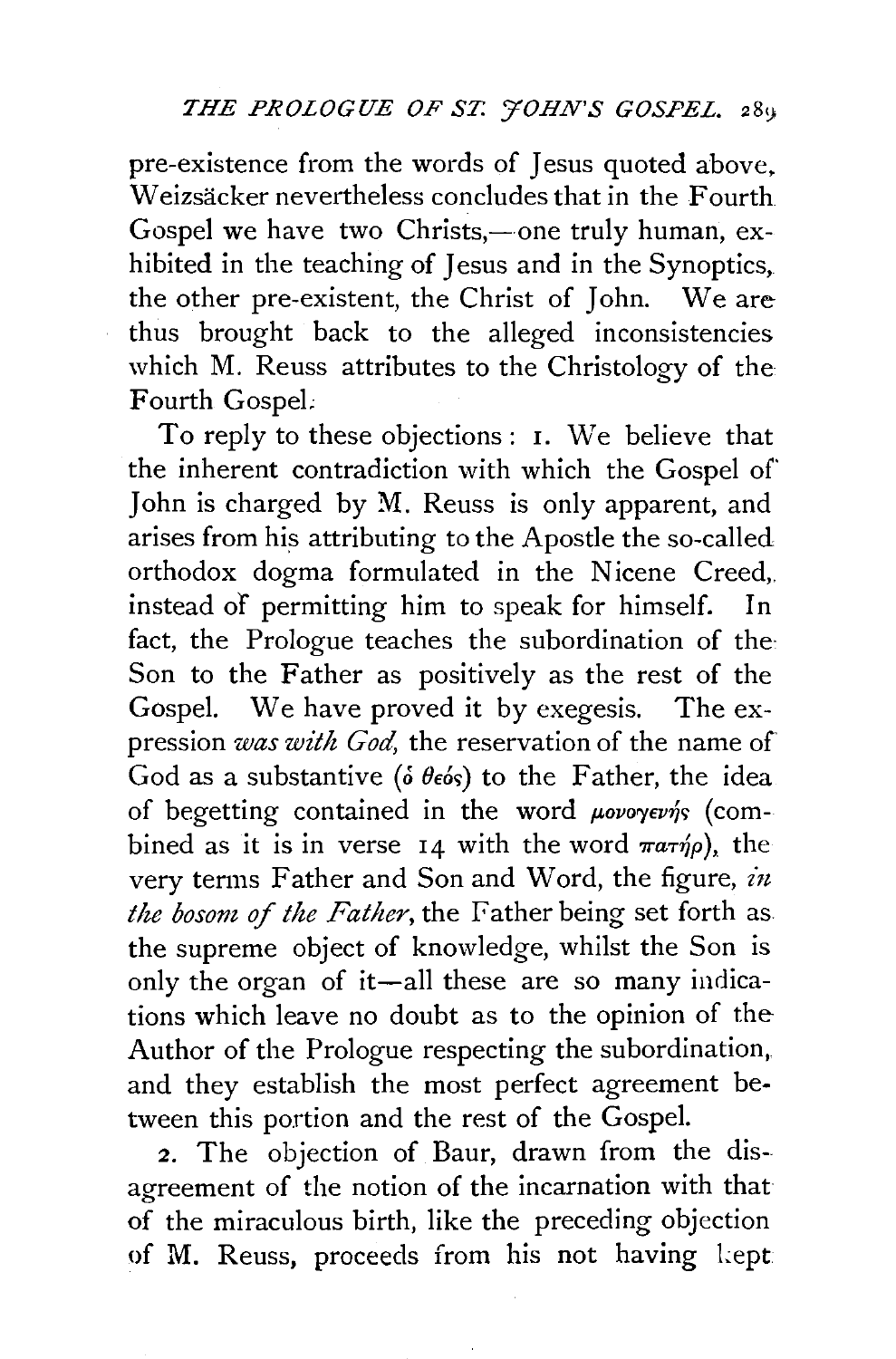sufficiently close to the expressions of the Prologue. Setting out with the preconceived idea that the subject of the evangelical history, according to the Fourth Gospel, is the Word, purely and simply, and that these words, " *The Word became flesh,"* signify solely that from being invisible the Word has become visible, it is very evident that Baur will not find room in the Prologue for the idea of a miraculous birth, or, we must add, for any birth at all, miraculous or natural. But however little weight is given to *John's* expression, σàρξ έγένετο, it will be found that it cannot denote a simple appearance, and that the idea of a birth, and more particularly of a miraculous birth, is implied in it. How, in short, was access to be obtained to human nature in all its reality, otherwise than by that organic and gradual development which finds its starting-point in birth ? And how, on the other hand, could *']* esus have become man in such a way as to represent entire humanity, if his human existence had had exactly the same origin as our own? It is to the paternal activity in birth that the really individualizing element belongs. The concurrence of a human father would have made Jesus just an individual superadded to all the others, $-a$  man. Through the absence of this factor, and by the fact that He owed his human existence solely to the maternal factor, which represents human nature in itself, He was able to be not only a man, but the Son of Man, and to become the representative and organ of the entire race,-the central man. the second Adam. This unique position was that held by Jesus in John's view as well as in that of the Synoptics; it is one effect of this position that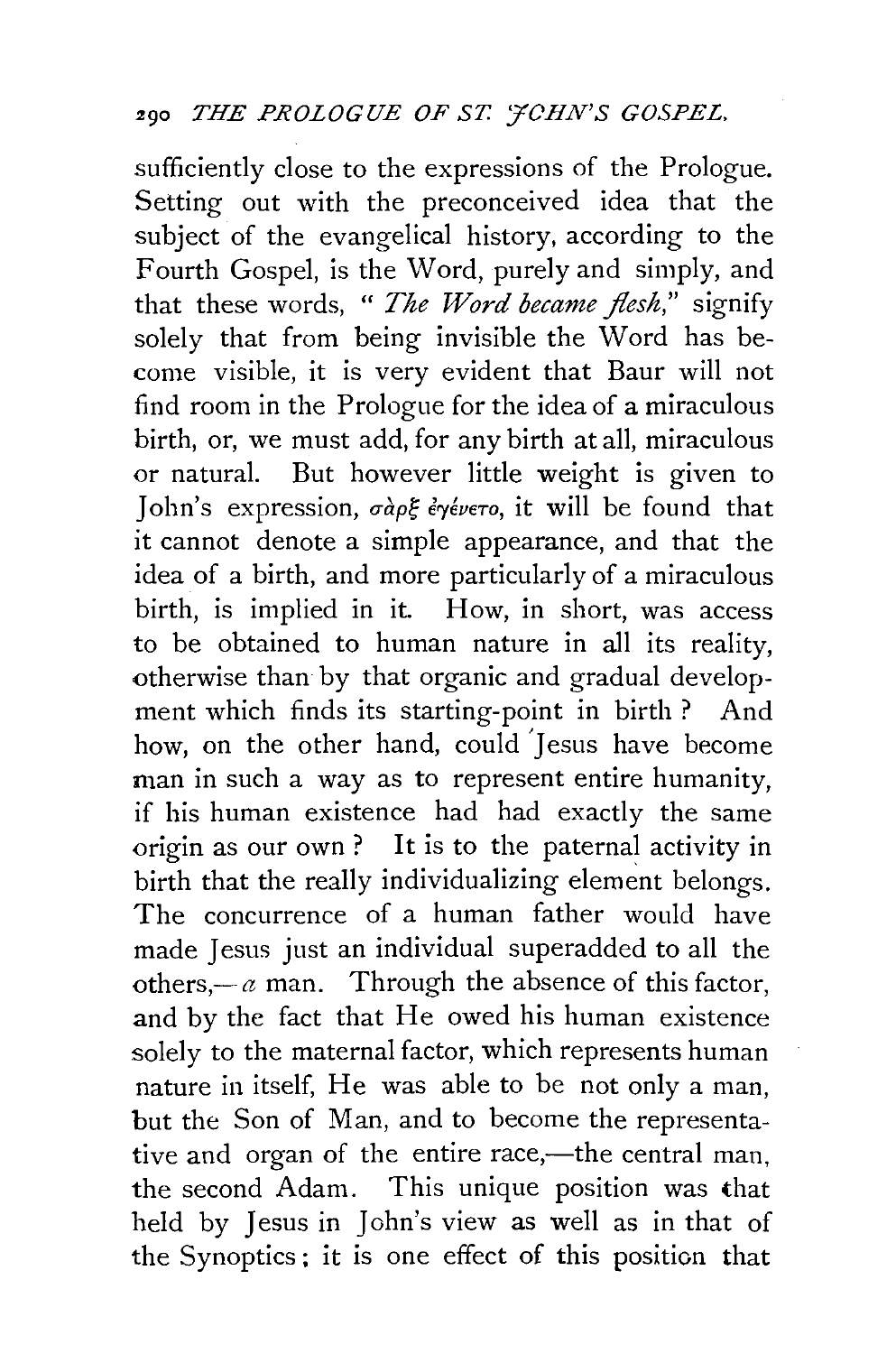all our Lord's acts have not only an individual value, but possess a bearing wide as humanity. Whatever He does, it is humanity which does it in Him. Now this characteristic ot the life of Jesus, so forcibly expressed by the formula  $\sigma \alpha \rho \xi$ —not  $\alpha \psi \rho \omega \pi$ os (a man)  $-\epsilon_{\gamma\epsilon\gamma\epsilon\tau\sigma}$ , implies and supposes the miraculous conception, recorded by the Synoptics, as its necessary condition.

3· In attempting, lastly, to reply to those who regard the pre-existence as irreconcilable with the real humanity of the Saviour, we are perfectly aware that we have to deal with the most difficult problem in theology. The views held by the two forms of Protestant theology, the Reformed and the Lutheran, are, in our judgment, incapable of solving the problem which the ancient orthodoxy, rather than Scripture, had bequeathed to them. For we confess that, on this point, the Church does not appear to us to have quite apprehended the thought of Scripture; and it will be our endeavour in the following paragraphs to shew, not the harmony of the orthodox doctrine of the two natures co-existent in Jesus Christ with Scripture, but rather the accord of Scripture with itself.

Does Scripture, in teaching the eternal existence of the Word, teach at the same time the presence of the Divine nature, that is to say, of its condition and attributes in Jesus Christ during the course of his earthly life? I do not think that the formula, John i. 14, is compatible with this idea. The expression, " *The Word was made flesh,"* speaks, indeed, of a Divine subject reduced to a human condition ; but dot of two conditions, Divine and human. being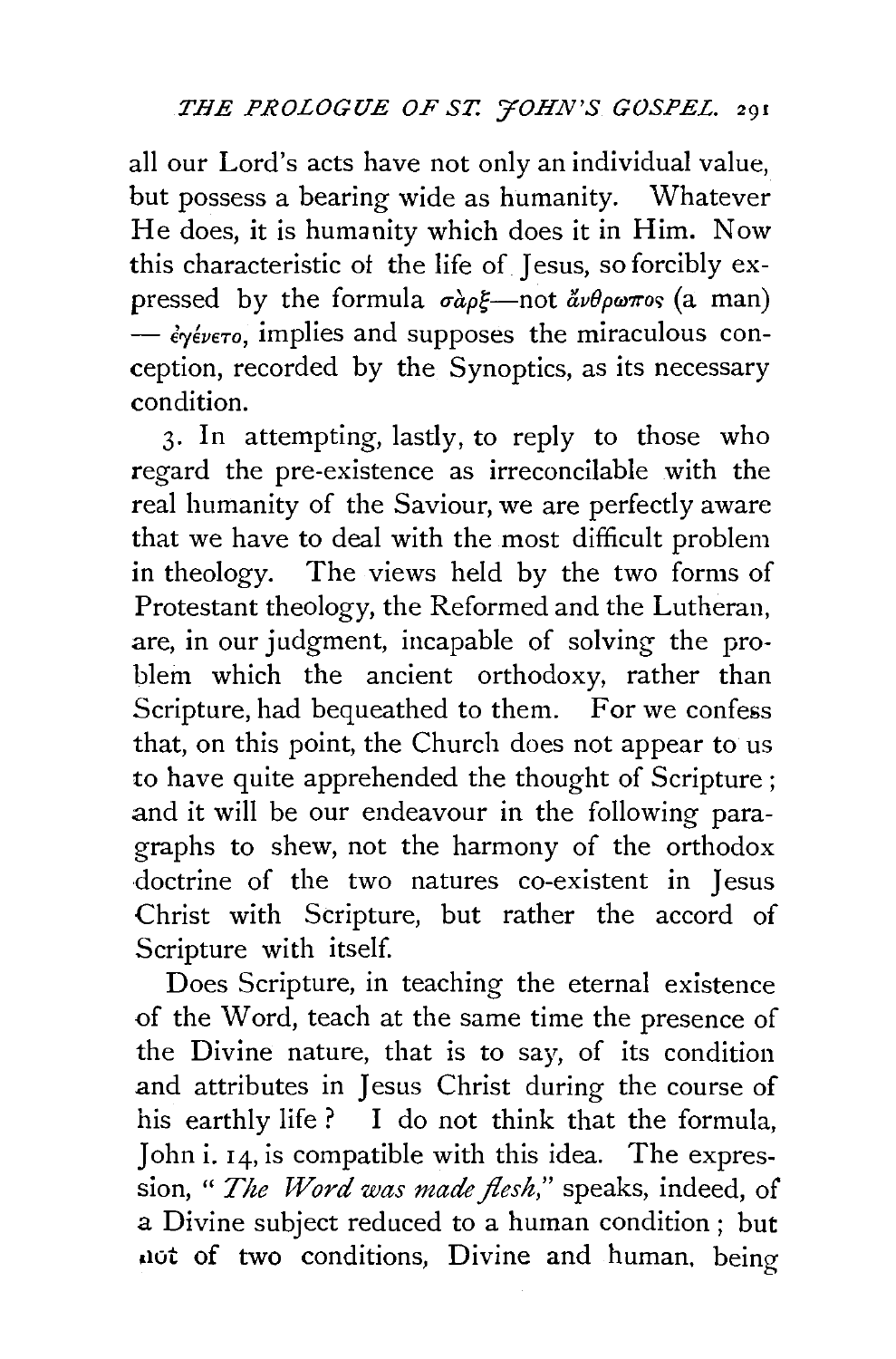co-existent. This notion is as contrary to exegesis as to logic. St. Paul expresses himself in exactly the same sense as St. John. According to Phil. ii. 6, 7, Christ, who was in the form of God, humbled (€K€vwuev,-literally, *emptied)* Himself by taking the form of a servant, and making Himself man; which can only signify one thing, that He laid aside his Divine condition in order to assume the human; He did not therefore combine them when He became incarnate, but He exchanged one for the other. In another passage  $(2 \text{ Cor. viii. 9})$  St. Paul declares that Christ, although He was rich, became poor, in order that we might be made rich through his poverty. This impoverishment can be nothing else than his renunciation of the Divine condition, a humiliation by which He identifies Himself with us, in order that He may subsequently raise us with Himself to the height of his original condition, even his Divine glory. The facts of the Gospel history are in harmony with these Apostolic declarations. Jesus on earth no longer possesses the attributes which constitute the Divine condition. He is not omniscient; for He asks questions, and we must allow that He does so sincerely, unless we would transform his life into a mere farce: "*Where have ye laid him?*" "Who *touched me?"* He says: "No one knoweth, not even the Son." Omniscience does not admit of being divided as knowledge does ; one either has it, or has not it. Now Jesus positively declares in the last of these passages that He has not it at the time He is speaking. When, therefore, He gives proof of possessing supernatural knowledge, as when He meets with Nathaniel or with the Samaritan woman, it is  $\alpha$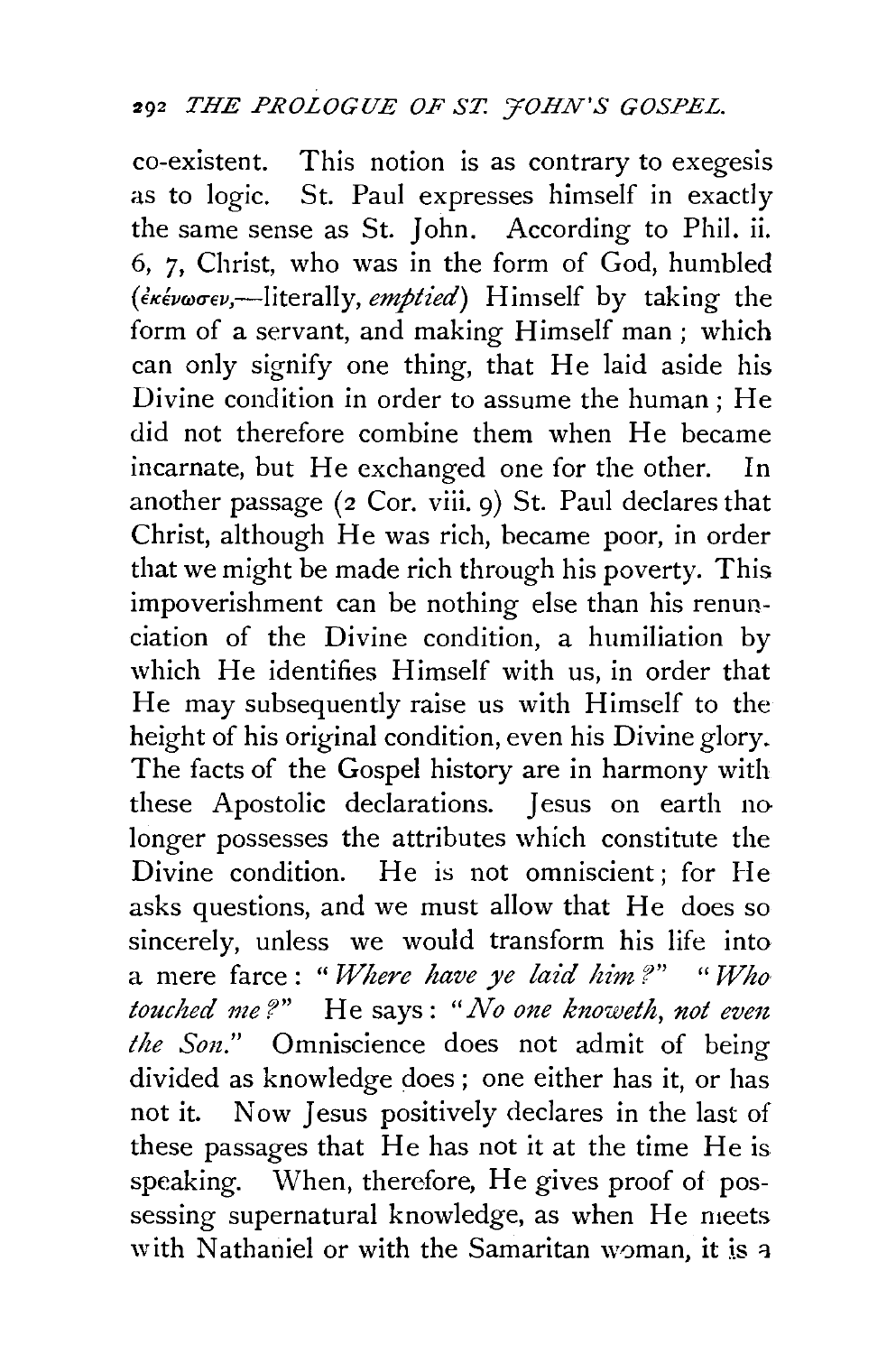higher knowledge no doubt ; but it is not, it cannot be, omniscience. Neither does He possess omnipotence. It is not He who does the miracles; it is his Father who does them for Him at his request : *" Father, I know that thou hearest me always.*" And for this reason He can speak of them as testimonies which his Father bears. to Him (John v. 36): *"The works which my Father giveth me to accomplzsh, the same bear witness of me."* He is destitute of omnipresence. For He conveys Himself with his disciples from one place to another, and the energy which He sometimes exerts at a distance is still not omnipresence. The lives of the prophets present many incidents of this kind. His love even, perfect though it be, is nevertheless not Divine love. This is unchangeable, and can neither grow in extent or force. But who will maintain that Jesus in his cradle loved as at the age of twelve, or when He was twelve years old as on the cross *t*  Perfect, relatively to each given moment, his loveincreased day by day, both in the energy of its. spontaneous self-devotion and in the expansiveness of its embrace. It was therefore a truly human love. " The grace of one *man*, Jesus Christ," says St. Paul (Rom. V. Is). *"For them* I *sanctify myself,"*  says Jesus (John xvii. 19), "*in order that they also* may be sanctified in truth." Although the purely human nature of this sanctification would not follow from the phrase, *"I sanctify myself,"* it is a necessary inference from the parallelism of these two expressions: *"I sanctify myself,"* and" *Tliat they also may be sanctified."* If the sanctification were not of the same nature in both cases, these words would, have no VOL. II.  $21$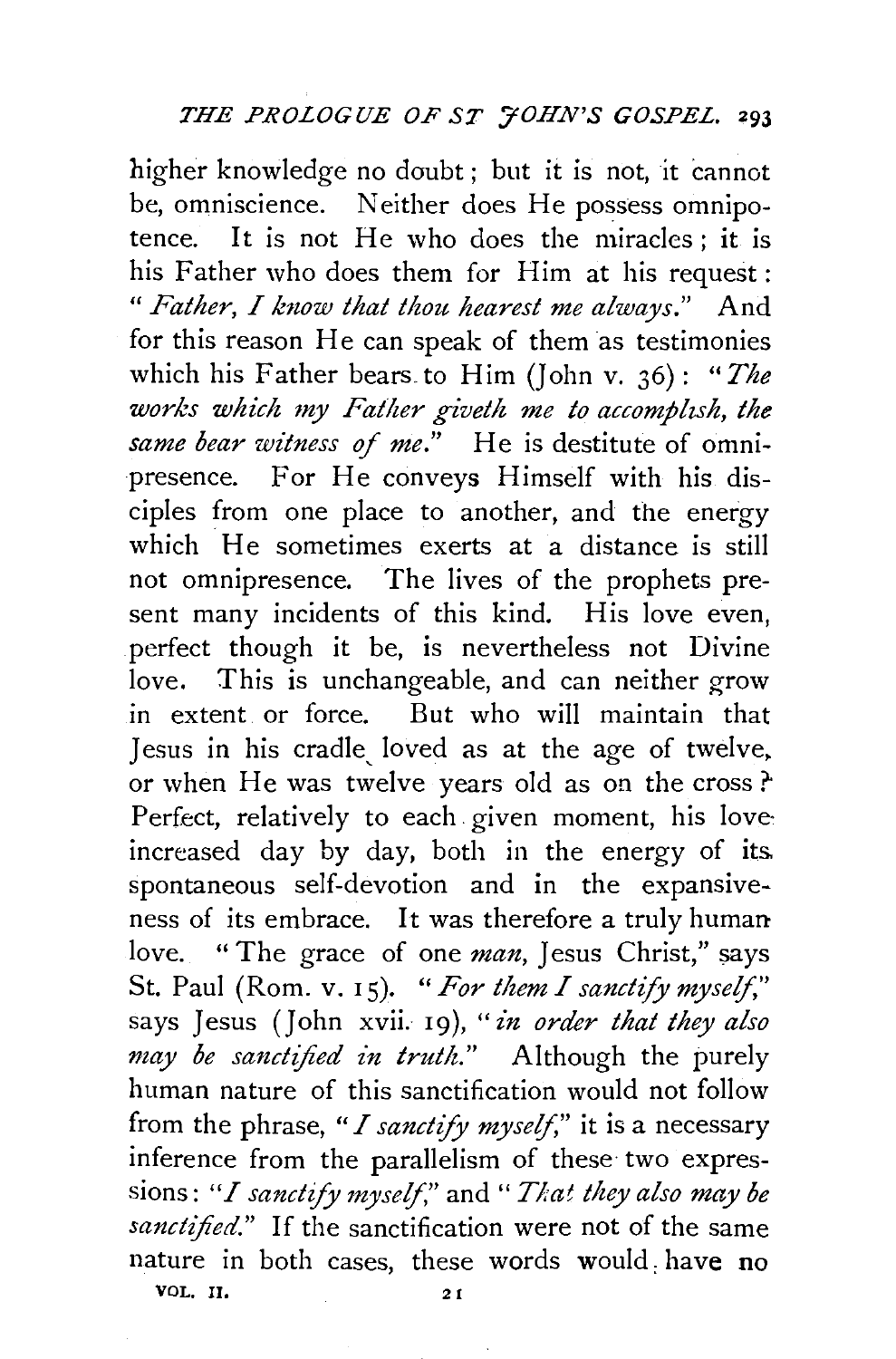## *.. z94 THE PROLOGUE OF SI; J'OHN'S GOSPEL.*

meaning. " And he that sanctifieth, and they that are *sanctified, are all of one,"* says the Epistle to the Hebrews (ii. 11); "wherefore he is not ashamed to call *them his brethren."* And Hebrews v. 8, "Though he were a Son, yet learned he obedience by the *things which he suffered; and being made perfect,*" &c. The holiness of Jesus is so far a human holiness that it is perfected at the cost of conflict, through the renunciation of legitimate enjoyment, and by a victory over the natural dread of pain. Had it been otherwise, there would have been no real temptation in A1is life. From all these facts we conclude that Jesus .did not possess on earth those attributes which con- :stitute the Divine condition ; and hence we have no .difficulty in comprehending the prayer with which *He* terminates his earthly career, wherein He asks for the glory which He had before his incarnation (John xvii. 5). This glory is the Divine condition with all its attributes ; his *form of God,* according to the expression of St. Paul, which He laid aside when He became man.

But let us not lose sight of the other side of this truth. We cannot go so far as to say with Keim<sup>1</sup> that all the goodness contained in Christ's inner consciousness was the result of the moral conflicts of his life. There is, as Weizsacker very properly observes, something in the consciousness of Christ which is not the result of his development, and which is expressed by the name *Son.* When Jesus says, John v. 20, " The Father loveth the Son, and sheweth *him all things that himself doeth,"* the meaning of these words is not that Jesus feels Himself Son

I "Die menschliche Entwickelung Jesu," 1861.